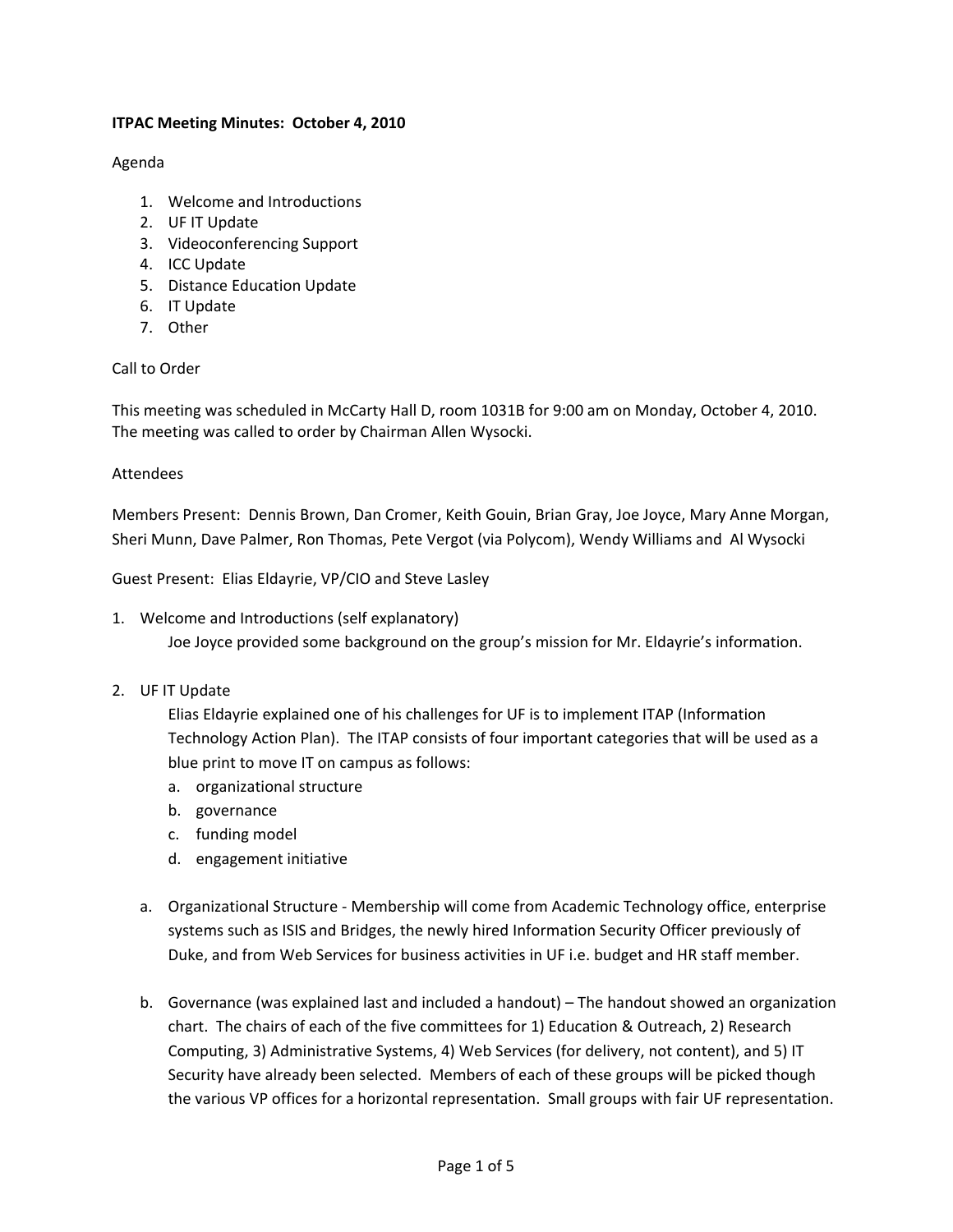The Chairs purpose will be to flush out and prioritize suggestions brought by members of each group. Members of HSC ISAC and IFAS ITPAC would be invited to the IT Policy Council meetings as their input would be important. President's Cabinet would be responsible primarily for approval or decisions on recommended policies and setting priorities for campus based on the feedback from the IT Policy Council.

- c. Funding Model Elias would like to move away from charge‐backs and pull funding off‐the‐top so departments are not charging everyone for everything. Review one-time initiative as they do not have any permanent future funding. The RCM is a good model for doing this. Financial control is very important.
- d. Engagement Initiative engaging campus to easily explain IT functions, support and new initiatives. Pete mentioned IFAS has 67 counties, approximately 22 research centers and IFAS offices at other locations. This task will need to look at engaging all these units as well as campus.

Elias would like to build on what UF and the existing IT committees already have established instead of starting over with all new committees. Pete invited Elias to view the extension world as the structure is different than on campus. Dave Palmer and Joe Joyce explained a few hurdles in dealing with some counties. IE Counties not approving opening ports to UF for IT services. Pete Vergot stressed that we are the only support for these offices because they are owned by the counties and some locations are in very rural areas. In some cases the local phone company is their only support.

The governance for IT advisory structure is scheduled to be set up by December 2010.

Joe Joyce asked if Elias Eldayrie could explain his vision for a Business Services office. Elias responded that a new office, Business Services will be set up as a one-stop-shop for a central IT organization. Potential staff would include one each of the following personnel: budget, procurement, human resources, training, and a liaison (audit – state, federal), etc.

Dan Cromer commented that he appreciated working with Elias every two weeks. Our (IFAS) issues are the same as everyone else, i.e. network connections, sharing files, video conferencing. Also we would need to know who will be on the five governance committees in order to know who to contact for issues that will need to be discussed.

Elias parting words: Transparency is good and bad. The college may be unique but the tools are not. What is the value for our money or the return on our investment? That's what we need to think about.

Dan Cromer is working on the last organizational category: Shared IT Infrastructure with Elias and will keep the group updated. Dave Palmer stated that we need to keep reminding Elias that we are not campus based; we have many locations.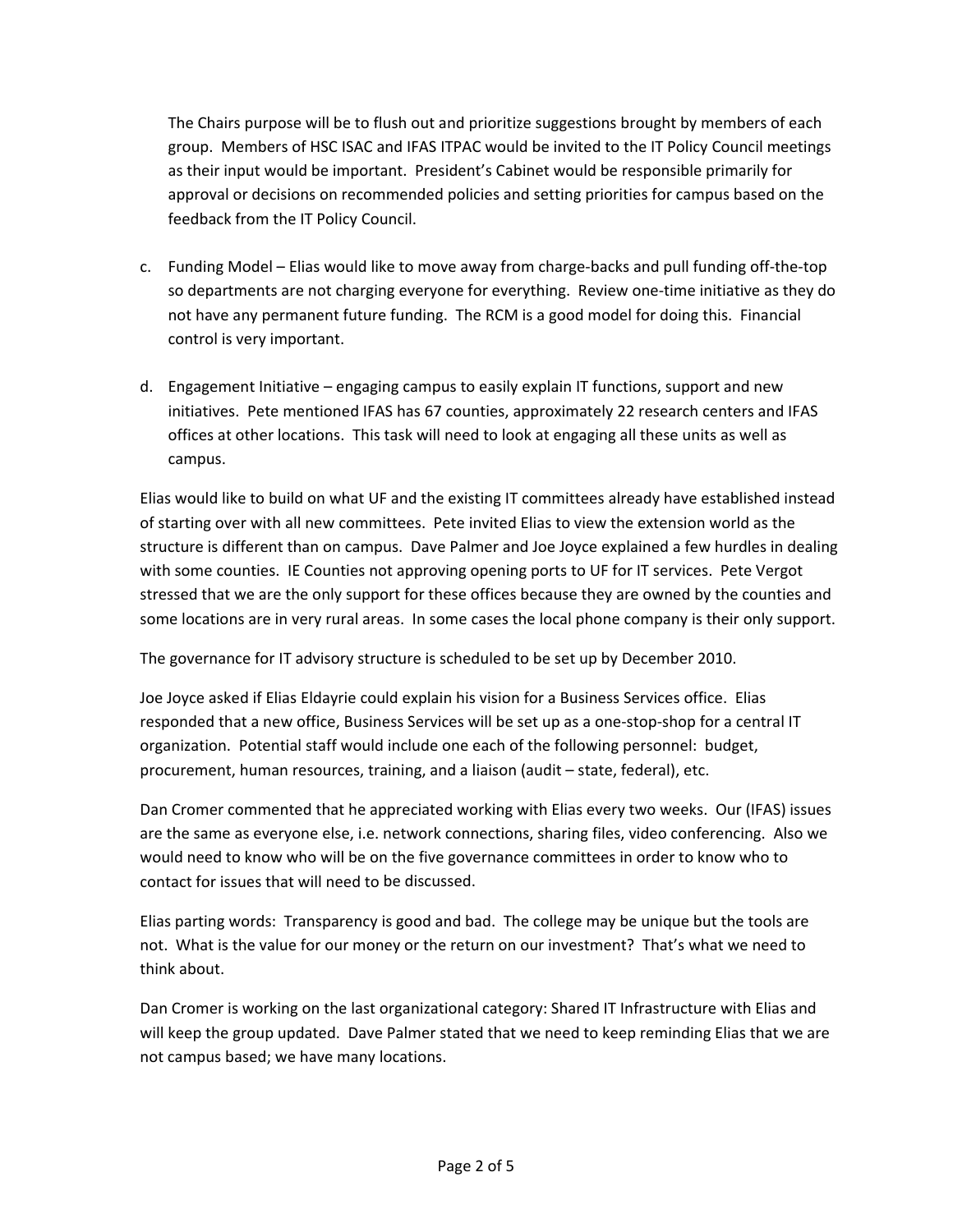### 3. Videoconferencing Support

IFAS will no longer pay maintenance agreements on all the Polycoms throughout the state. The 3‐ year warranty will expire in December and the Units need to pick up the cost. Dan Cromer stated IFAS IT will still support the video end‐points. His office does not have a lot to do in managing email anymore because of the new technology therefore they can manage and support video conferencing better. Units can renew a one‐year maintenance agreement for \$1,000 or 3‐years for \$2,200. New Polycoms run \$5,700 ‐ \$7,800. The lower end price may not be best as central video seervices management unit is not able to provide software support. Dan also listed the prices of a round camera ‐ \$3,250, PC camera ‐ \$61 along with a USB speaker phone for \$299. The \$61 camera works almost as well as the expensive ones.

Office Communicator – Joe asked if Dan could do a system by system comparison for the Units and send by email to Admin Council, District Directors and County Districts. Pete mentioned that the office communicator was fine with one‐on‐one but the small camera for teaching is hard. Joe suggested Dan and Pete work together on the comparison so it could meet everyone's needs.

# 4. ICC Update

- a) Video conferencing (along the same lines as previously reported above).
- b) Wayne Hyde working on new system for scanning. License may be an issue. Antivirus MS may work, McAfee is slow. Al Wysocki asked if UF was changing McAfee and Dan Cromer stated the solution may be worse than the problem. Dennis Brown stated Dwight Jesseman left and was replaced by Luis Molina who will complete the upgrade to Exchange 2010. Steve Lasley mentioned that John Sawyer was also leaving.

# 5. Distance Education Update

Ron Thomas discussed the Lecture Capture Stations – purchased 15 (campus – 8, RECs – 7). Cameras, microphones, and computers all networked, except Vero Beach. They only encountered a few installation problems. Accordent is used extensively IE. Lake Alfred a big user. Who supports? Some RECs do and some don't support contracts. Three-year maintenance contract will expire in June 2013. Pete asked what Accordent is and Ron replied that it was a hardware device with software for fixed and mobile systems, IE. Distance education systems. It has a good interface and is easy to use. Ron will send some information out on software. The nearest Accordent user to Pete is in Milton. It also can use a "live chat" feature. Q & A sessions are available. The meetings moderator presents the questions when they are typed into the video display box.

Joe Joyce stated that Mark Rieger is very favorable to distance education. Ron Thomas stated we have seminars for DE mini grant holders for distance education efforts. Steve Lasley said more coordination is needed when new systems are coming on board or implemented. Dave Palmer asked if we needed to pay someone as the presenter. Dan stated ECES would be on the front end and can use any on‐line learning module. Dave asked if there are any security issues. Steve answered they are ways to control it. Ron stated that Accordent can also do other centralized things, IE UF directory (for \$40K). Steve asked how many sites have been configured to write to web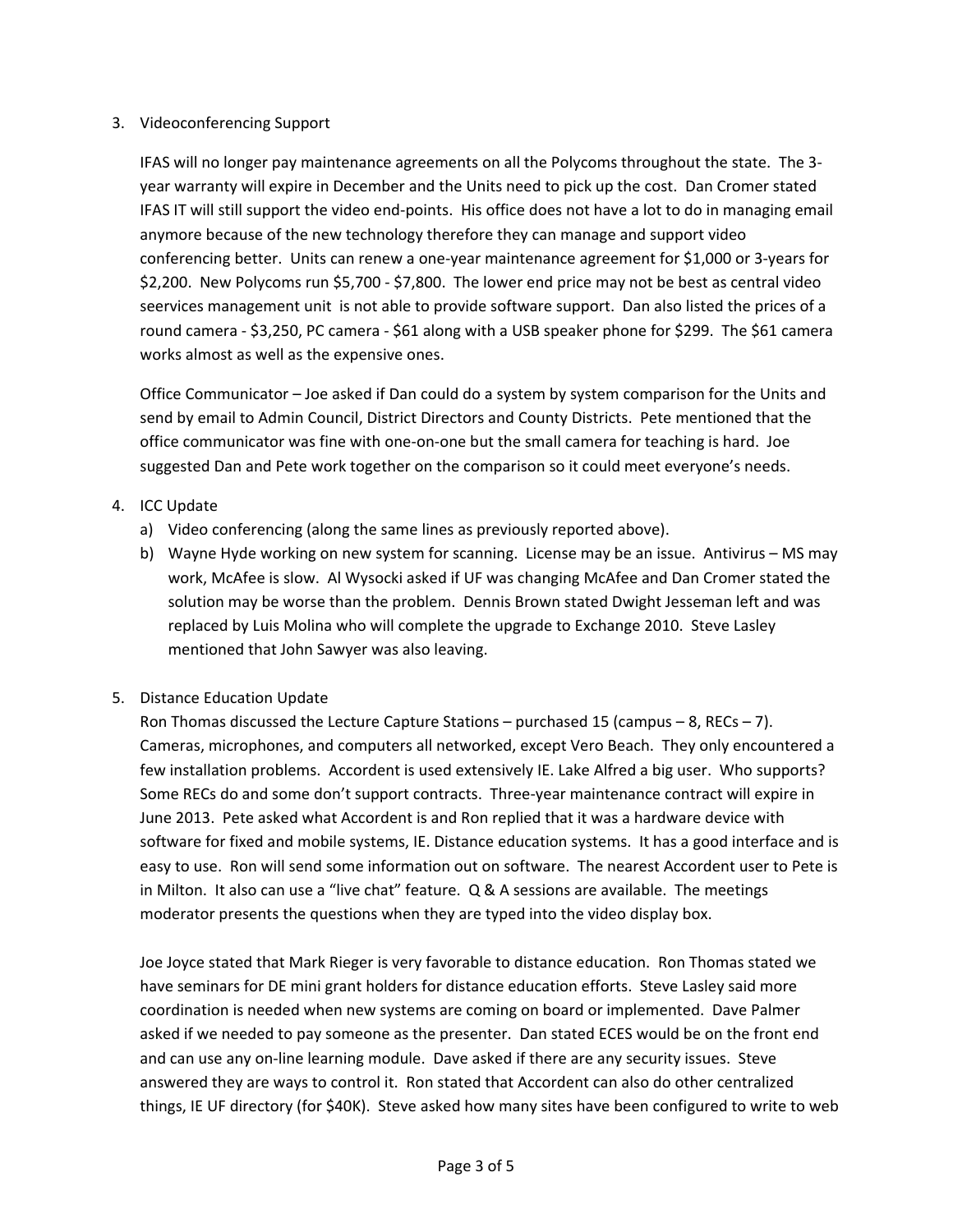sites. Ron answered all but three as most are using live feed, but they too have to be configured to write to servers. Dave asked about storage. Ron said he received funding for a storage server for video and content and we have a list of best practices on the web site. Joe Joyce asked who bought it. Ron Thomas stated the funds came from CALS. Joe said we, the group, probably should have known about it. Dan Cromer stated the funds were from year-end and time was critical. Pete Vergot asked if the system integrated with any other systems we have. Dan stated there was a supplemental package available for an option to record courses. Joe suggested a one page summary of the software's potentials. Ron said it exists on the web site http://icsde.ifas.ufl.edu

## 6. IT Update

ECES is the Extension Continuing Education Site, http://eces.ifas.ufl.edu, which can be the portal for all Extension courses. Elluminate can still be used for distance education. The Accordent system has higher resolution. The http://icsde.ifas.ufl.edu/Accordent site will show all IFAS recordings. Office communicators sister tool, called Live Meeting is easier to use. However it only works with windows, not Mac. Dan gave a demo of a newer camera and called Pete through Office Communicator. Pete reported that the resolution on the new camera had better resolution. Dan explained that both cameras in operation were HD however the network bandwidth was different. He referred to it as a "poor man's camera". Joe Joyce asked if you could see multiple sites on a monitor. Dan indicated the only video you see is of the person talking unless you use a 'bridge'. At this point we were all hearing voice feed‐ back. Dan said the USB speaker phone was only \$299. Net result, can use office communicator instead of Ploycom.

Keith Gouin stressed that it is hard for faculty to keep changing the way they do business and/or what should they use? Al Wysocki stated all the more reason to write up a one-page synopsis of pros/cons of new software/tools available. Joe asked if the faculty like Elluminate and should we renew the license and/or maintenance agreement? Dave reiterated Keith's concern that we (IFAS) do not have a good communication pipeline (for new software/hardware). Joe said, "We need one!"

Dennis Brown stated there was Elluminate training for new faculty. Dave asked if Accordent was for recording only and would we own data to review later. Ron stated it is just an URL and yes the video is saved on a web server. Dan suggested the saves go on a video server. Pete asked how much is the unit and Ron replied \$9,000 each or \$10,000 ‐ \$11,000 for a mobile unit which comes with a case.

Joe Joyce suggested a new committee on how to address communicating new IT ideas to faculty and staff. Al asked for volunteers and quickly several hands were raised. The new group will consist of Ron, Dave, Wendy, Keith and Dan.